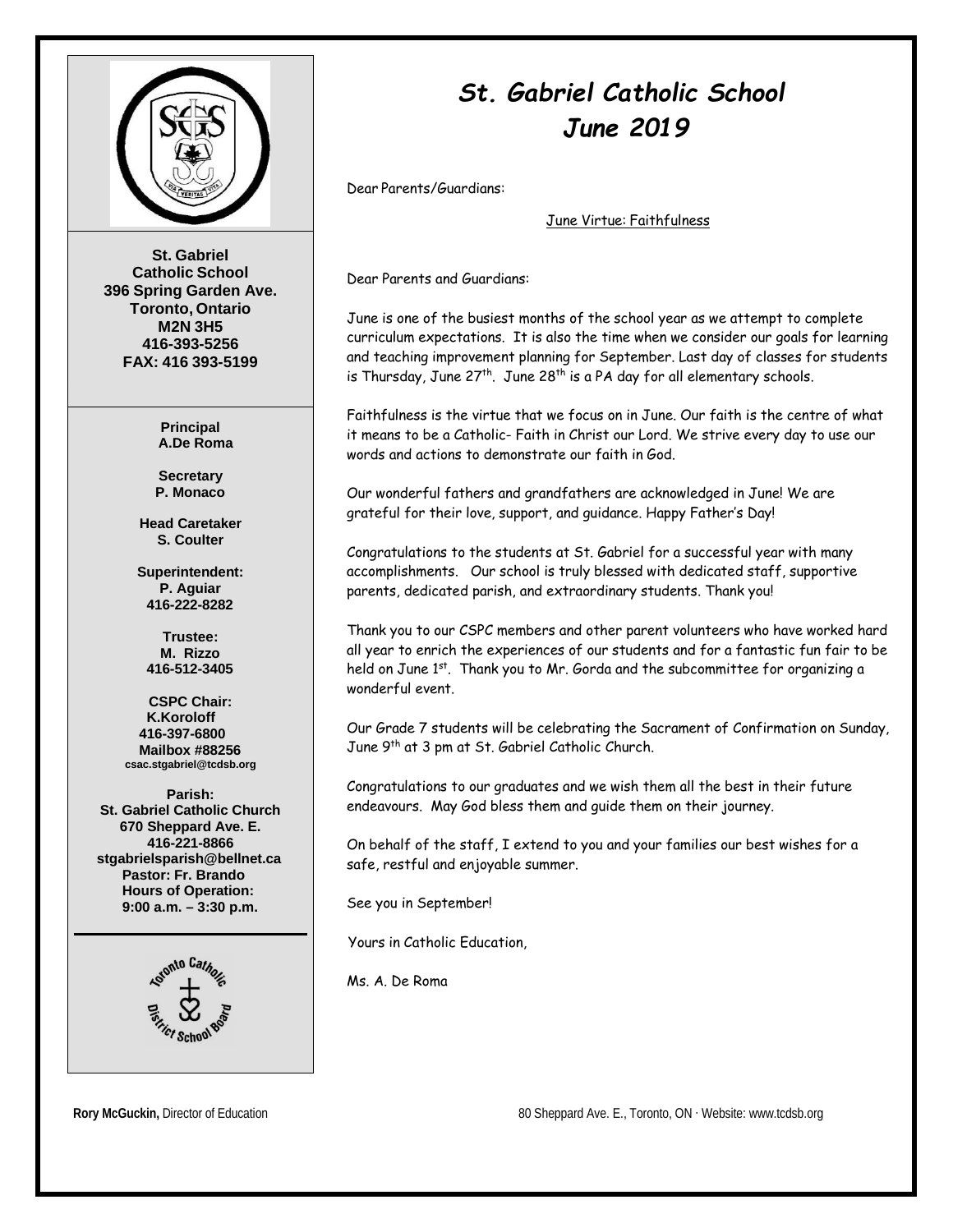### **ST. GABRIEL SCHOOL HOURS 2018-2019 SCHOOL YEAR**

**Start of School Day**: 9:00 a.m. **Morning Recess:** 10:42 a.m. to 10:57 a.m. **Lunch Hour**: **11:45 p.m. to 12:45 p.m. Afternoon Recess:** 2:10 p.m. to 2:25 p.m. **Dismissal:** 3:30 p.m.

#### **SAFE SCHOOL ARRIVAL PROGRAM**

To report your child as late or absent, please use one of the following options:

Call 1(833)251-3286 (toll-free)

Online go.schoolmessenger.ca

School Messenger Mobile App

Please make sure that all students who arrive late check in at the front office.

**\*Please ensure the school office has your current email address on file.\***

#### **SIGNING IN AS A VISITOR**

Please be reminded that signing in as a visitor and wearing a sticker that identifies you as a "VISITOR" to our school is mandatory!! We encourage and appreciate all our volunteers, be it for the nutrition program, for scientists in school, school excursions, etc. However, the safety of our staff and students is our number one priority and signing in allows us to regulate and monitor who is in our school, when and for what purpose. Full compliance is expected.

#### **ST. GABRIEL'S MASS TIMES AND YOUTH CHOIR**

St. Gabriel's Parish mass times: Saturday 4:30 Sunday 8:30, 10:30, 12:30

#### **MONTHLY VIRTUES**

Monthly Virtues are celebrated by all TCDSB's schools. Throughout the year we will be recognizing students each month by honouring those students who have demonstrated the virtue of the month through their words and actions.

> September – Hospitality October – Gratitude November – Peace December – Charity January – Courage February – Love March – Forgiveness April – Justice

> > **May – Compassion**

June – Faithfulness

The following students were recognized for their demonstration of **Compassion:**

- Jason Chan
- Isaac Hur
- David Fadugba
- Lucas Grant
- Tunmise Toluhi
- Ryan Kim
- Kaydence Stephens
- Aiden Kim
- Arah Recta
- Shasha Park
- Henous Beraki
- Cassandra Victorine
- Jiwoo Baek
- Ina Kim
- John Tupaz
- Jullie Lee
- Peter Paolitto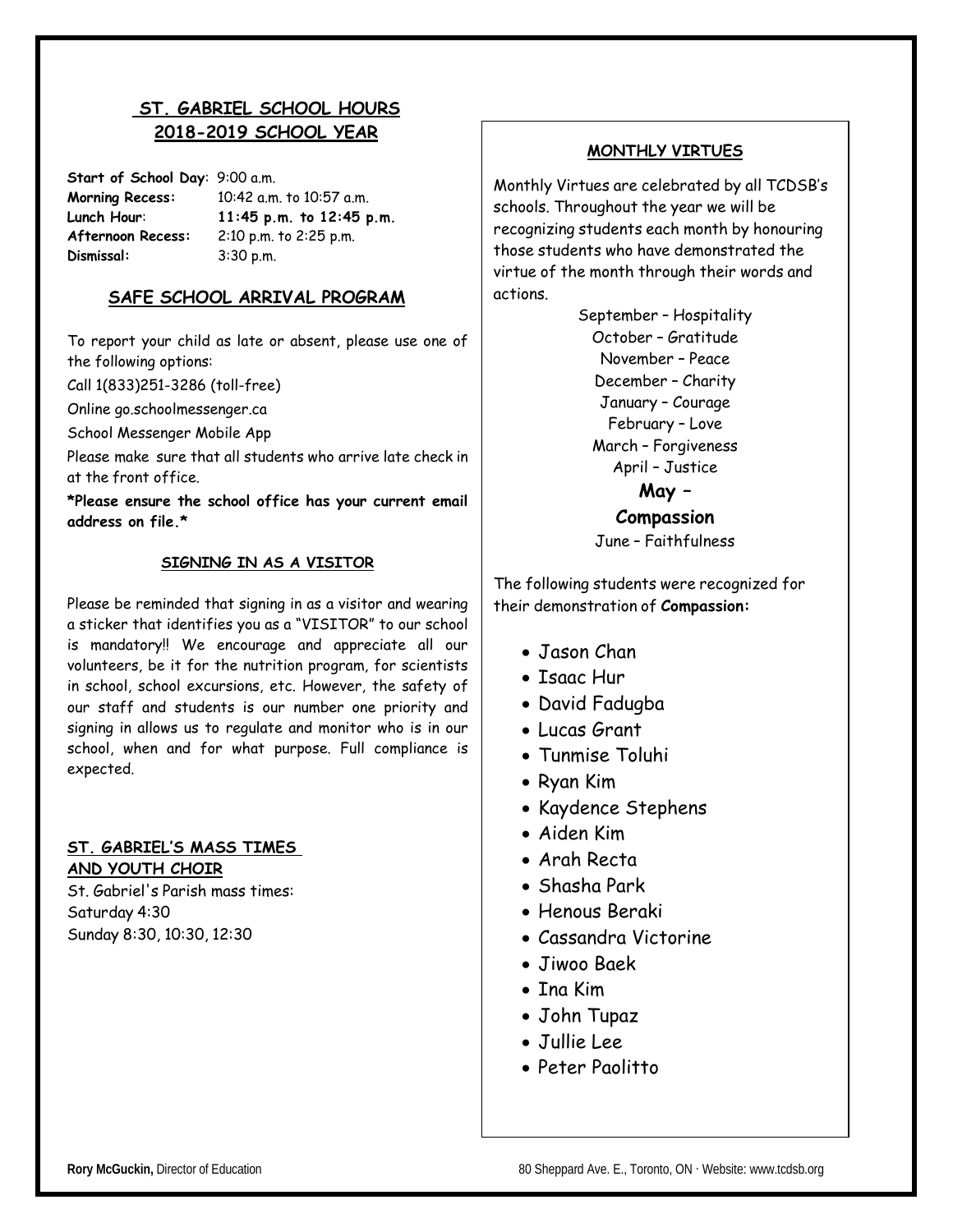#### Summer Reading Tips for Parents

By: Coordinated Campaign for Learning Disabilities

Efforts should be made during the summer to help children sustain reading skills, practice reading and read for enjoyment.

Reading builds visualization, thinking and language abilities. Taking the time to read with your child can help you evaluate your child's reading skills. If you discover that your child is having trouble with reading, he or she may have a learning disability. 80% of children with a learning disability have difficulty with basic reading and language. But early identification of such a disability gives a chil the chance to develop ways to learn how to read effectively, and skills to lead a successful and productive life.

Parents should remember that children need free time in the summer to relax and enjoy the pleasures of childhood. So summer reading should be fun. Following are a few tips to make reading enjoyable for your children this summer.

- 1. Read aloud together with your child every day. Make it fun by reading outdoors on the front steps, patio, at the beach or park. Also, let your children read to you. For younger children, point out the relationship between words and sounds.
- *2. Set a good example!*

Parents must be willing to model behaviour for their children. Keep lots of reading material around the house. Turn off the TV and have each person read his or her book, including mom and dad.

*3. Read the same book your child is reading and discuss it.*

This is the way to develop habits of the mind and build capacity for thought and insight.

4. Let kids choose what they want to read, and don't turn your nose up at popular fiction. It will only discourage the reading habit.

5. Buy books on tape, especially for a child with a learning disability.

Listen to them in the car, or turn off the TV and have the family listen to them together.

- 6. Take your child to the library regularly. Most libraries sponsor summer reading clubs with easy-to-reach goals for preschool and school-age children. Check the library calendar for special summer reading activities and events. Libraries also provide age appropriate lists for summer reading.
- 7. Subscribe, in your child's name, to magazines like Sports Illustrated for Kids, Highlights for Children, or National Geographic World. Encourage older children to read the newspaper and current event magazines, to keep up the reading habit over the summer and develop vocabulary. Ask them what they think about what they've read, and listen to what they say.
- 8. Ease disappointment over summer separation from a favourite school friend by encouraging them to become pen pals. Present both children with postcards or envelopes that are already addressed and stamps. If both children have access to the internet, email is another option.
- 9. Make trips a way to encourage reading by reading aloud traffic signs, billboards and notices. Show your children how to read a map, and once you are on the road, let them take turns being the navigator.
- 10. Encourage children to keep a summer scrapbook. Tape in souveneirs of your family's summer activities picture postcards, ticket stubs, photos. Have your children write the captions and read them and read them aloud as you look at the book together.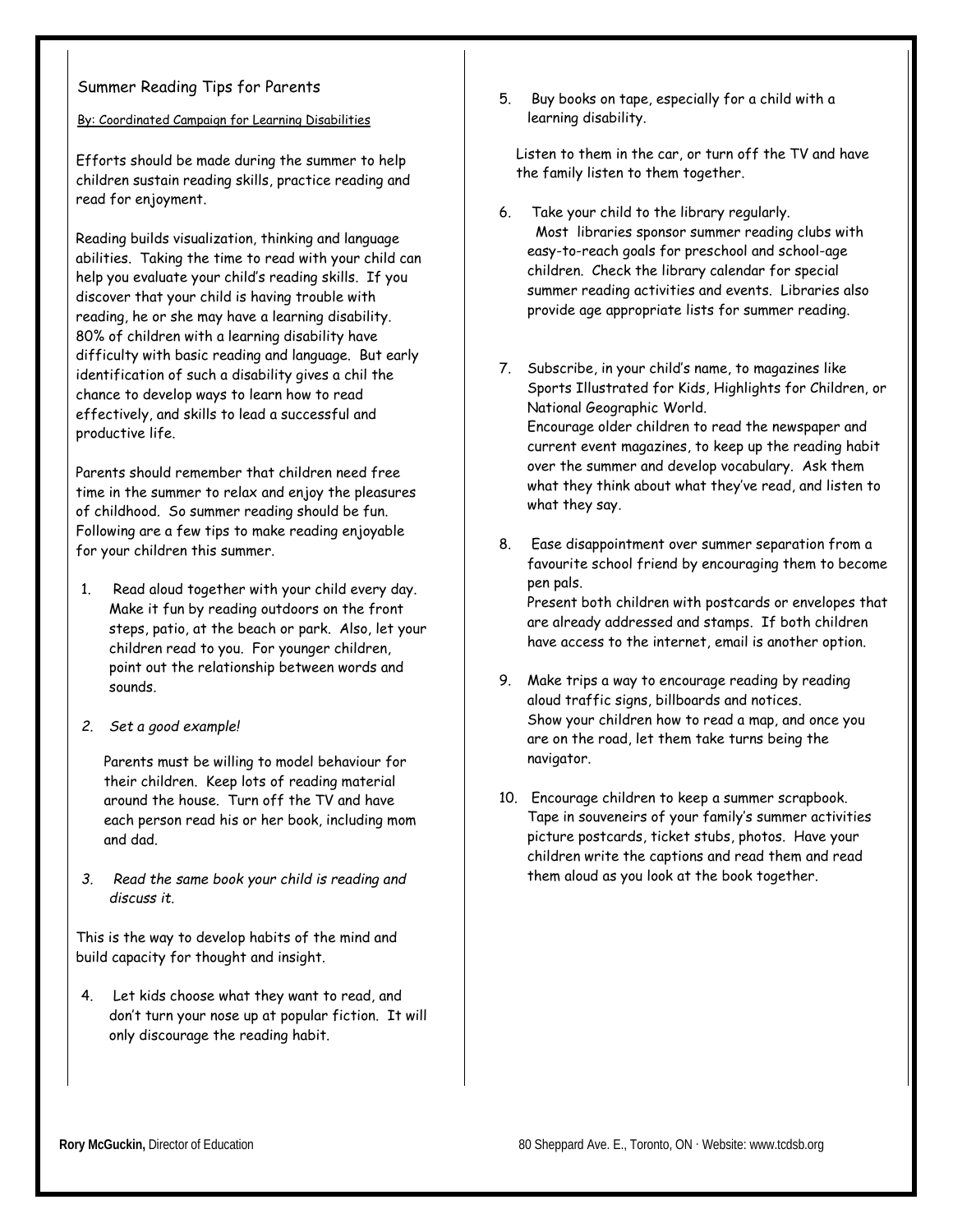#### **TORONTO CATHOLIC DISTRICT SCHOOL BOARD TRUSTEES 2018-2019**

|     | Wards                     |              |
|-----|---------------------------|--------------|
| 1.  | Joseph Martino            | 416-512-3401 |
| 2.  | Markus de Domenico        | 416-512-3402 |
| 3.  | Ida Li Preti              | 416-512-3403 |
| 4.  | Teresa Lubinski           | 416-512-3404 |
| 5.  | Maria Rizzo, Chair        | 416-512-3405 |
| 6.  | <b>Frank D'Amico</b>      | 416-512-3406 |
| 7.  | <b>Michael Del Grande</b> | 416-512-3407 |
|     | <b>Vice Chair</b>         |              |
| 8.  | <b>Garry Tanuan</b>       | 416-512-3408 |
| 9.  | Norm Di Pasquale          | 416-512-3409 |
| 10. | Daniel Di Giorgio         | 416-512-3410 |
| 11. | Angela Kennedy            | 416-512-3411 |
| 12. | Nancy Crawford            | 416-512-3412 |
|     | <b>Taylor Dallin</b>      |              |
|     | <b>Student Trustee</b>    | 416-512-3413 |
|     | Joel Ndongmi              |              |
|     | <b>Student Trustee</b>    | 416-512-3417 |
|     |                           |              |

# **St. Gabriel Parent Council News**

It's hard to believe that the end of the school year is almost here. On June 1st the CSPC is hosting the Fun Fair to celebrate all of the St. Gabriel students and families. Thank you to the Fun Fair sub-committee for months of planning and organizing to make this event a success. Thank you to all of the St. Gabriel families that helped support the Fun Fair by donating prizes, volunteering their time at the Fair and helping to organize this fun-filled day.

The CSPC will also be hosting one last Movie Night of the year on Friday June 14th 2019. This will be a special double-header evening. Information regarding this night will go home with students at the beginning of June.

The next meeting of the CSPC will be held on Tuesday June 18th at 7pm at the school. All are welcome to attend.

The CSPC would like to thank all of the St. Gabriel families for their support this school year. Have a safe and enjoyable summer and we look forward to seeing everyone in September.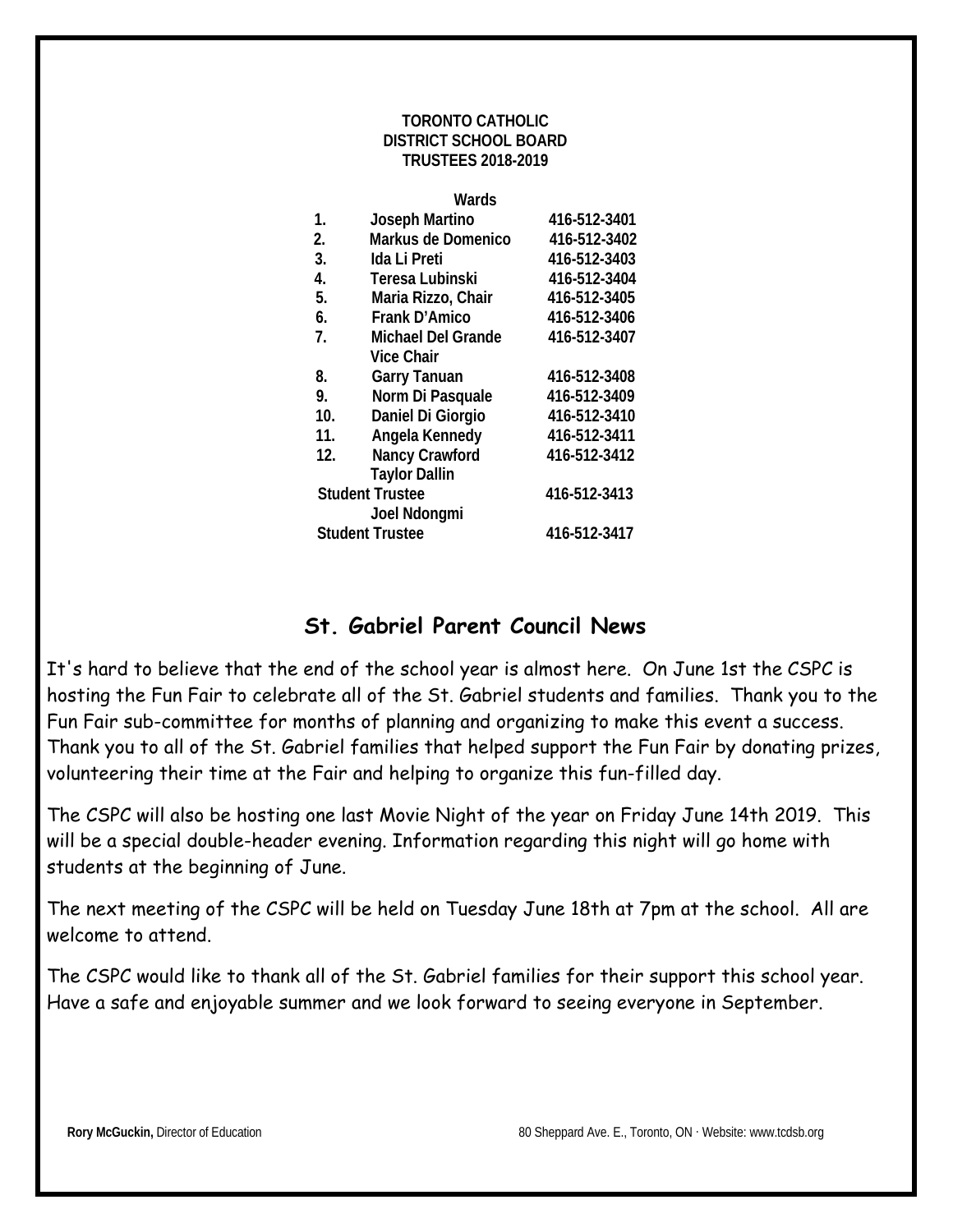

## **Important Information**

### **Summer School Registration Continues**

Check here for registration information, as well as important dates to note course options, locations and more. <https://www.tcdsb.org/programsservices/continuingeducation/pages/default.aspx>

### **School Year Calendar for 2019-2020**

<https://www.tcdsb.org/calendar/pages/schoolyearcalendar.aspx>

### **Want instant alerts about your child's absence? Sign Up for School Messenger**

To enhance our existing absence-checking procedure we introduced a new student absence reporting system called SafeArrival making it easier for you and staff to verify student attendance. With SafeArrival, you are asked to report your child's absence in advance using any of these 3 convenient methods:

- 1. Using your mobile device, download and install the SchoolMessenger app from the Apple App Store or the Google Play Store (or from the links at [https://go.schoolmessenger.com\)](https://go.schoolmessenger.com/). The first time you use the app, select Sign Up to create your account. Select Attendance then Report an Absence.
- 2. Use the SafeArrival website, [https://go.schoolmessenger.com.](https://go.schoolmessenger.com/) The first time you use the website, select Sign Up to create your account. Select Attendance then Report an Absence.
- 3. Call the toll-free number 1 (833) 251-3286 to report an absence using the automated phone system.

These options are available 24 hours/day, 7 days a week. Future absences can be reported at any time up to a maximum of 10 consecutive days. It is important to note that when setting up your account, you must register using the email address and phone number associated with your child's Trillium account. In addition, schools will use the SchoolMessenger Communicate automated notification system to contact parents whose child is absent when the absence was not reported in advance.

### **Get Updates on School Bus Service**

Register for the Toronto Student Transportation Group Parent Portal to receive real time notifications about school bus cancellations or delays. The parent portal will be updated and re-open in mid-August for sign up. <https://www.torontoschoolbus.org/transportation-portal/Account/Register/>

### **International Languages Elementary (ILE) Program - After Hours Registration**

- [International Languages Elementary \(ILE\) After Hours Calendar 2019-2020.pdf](https://www.tcdsb.org/ProgramsServices/SchoolProgramsK12/InternationalLanguages/Documents/International%20Languages%20Elementary%20(ILE)%20AFter%20Hours%20Calendar%202019-2020.pdf)
- [ILE After Hour Centres -](https://www.tcdsb.org/ProgramsServices/SchoolProgramsK12/InternationalLanguages/Documents/ILE%20After%20Hour%20Centres%20-%202019-2020.pdf) 2019-2020.pdf

### **Online registration:**

[https://www.tcdsb.org/ProgramsServices/SchoolProgramsK12/InternationalLanguages/Pages/Saturday-School-](https://www.tcdsb.org/ProgramsServices/SchoolProgramsK12/InternationalLanguages/Pages/Saturday-School-Registration.aspx)[Registration.aspx](https://www.tcdsb.org/ProgramsServices/SchoolProgramsK12/InternationalLanguages/Pages/Saturday-School-Registration.aspx)

### **Rooted in Christ: we Belong, we Believe, we Become (Pastoral Plan)**

Throughout the year, we have seen our Pastoral Plan come to life in our school communities in many different ways, as we witnessed how our students and staff continue to be welcoming places of learning, where all are included and all are accepted, all are valued and all belong.

Visit our website to see all the submissions from across the Board:

<https://www.tcdsb.org/Board/NurturingOurCatholicCommunity/rooted-in-christ/Pages/we-Belong-submissions.aspx> Some of the photos from the year-end event have been posted to our website

<https://www.tcdsb.org/board/nurturingourcatholiccommunity/news/2018-2019/pages/webelong.aspx> and we hope to add a short video of the highlights from the day to that page soon as well.

*REMINDER: In September 2019 we shift our focus to "we Believe".*